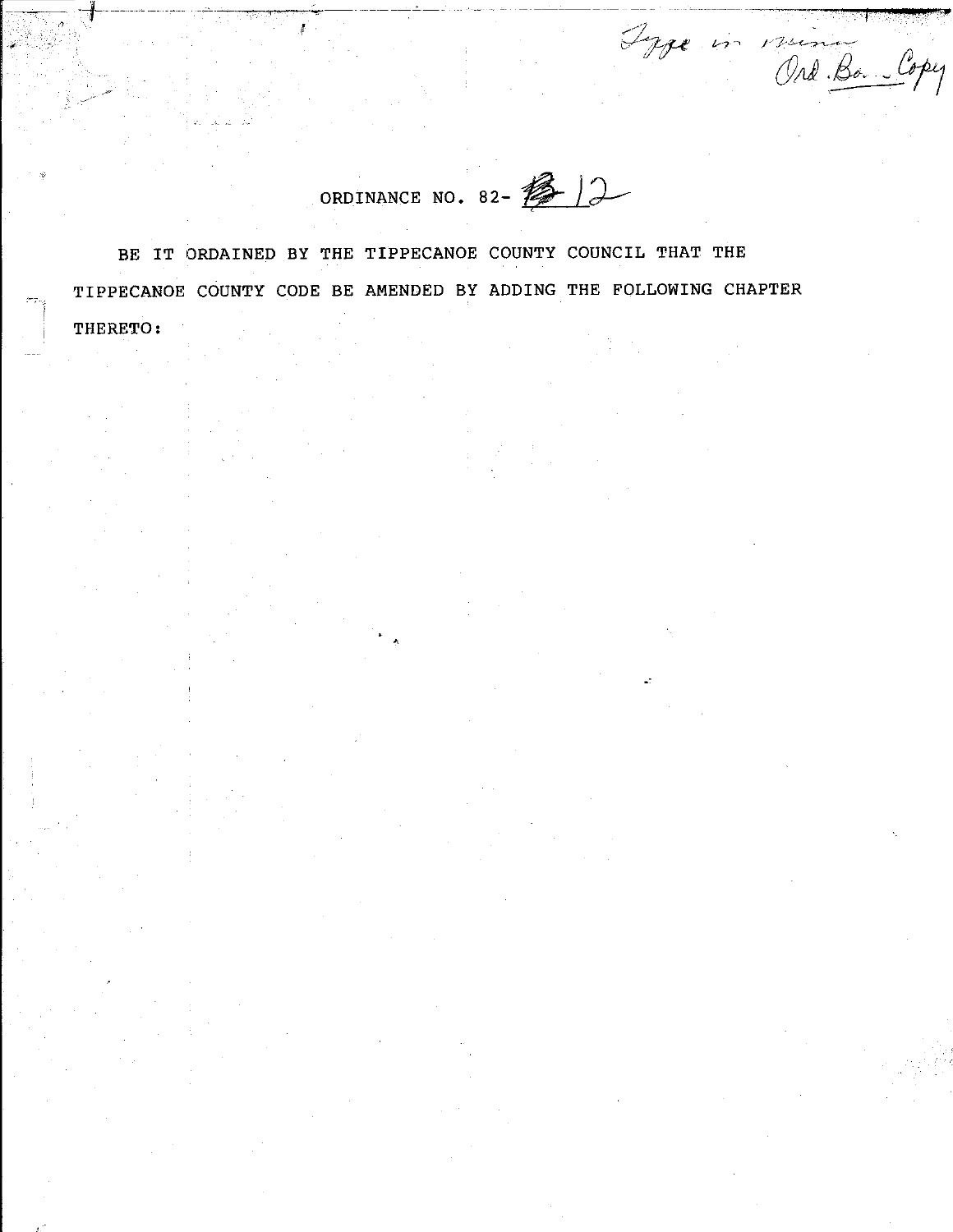## 6-105-1 TIPPECANOE COUNTY CODE Chapter 105 Tippecanoe County Parks and Recreation Board

...,..-.... ~"""'~-,,,.

6-105-1. Purpose. This ordinance re-establishes the Tippecanoe County Park and Recreation Board as authorized by  $I.C. 36-10-3.$ 

#### 6-1052. Representation.

~--:--- ' -------·--------------"

A. The Tippecanoe County Park and Recreation Board shall be re-established in accordance with I.C. 36-10-3, and the Board shall be composed of:

> 1. Two (2) members appointed by the judge of the circuit court.

2. One (1) member appointed by the county commissioners.

3. Two (2) members appointed by the county council.

Members appointed under subdivisions  $(1)$ ,  $(2)$  and (3) shall be appointed on the basis.of their interest in and knowledge,of parks and recreation but no more than one (1) member apppinted under subdivisions (1) and (3) shall be affiliated with the same political party.

4. The County Extension Committee shall select one of its members, the County Extension Coordinator or the County Extension Agent, to serve as an ex officio Board member.

5. The Mayor of Lafayette, Indiana, shall appoint one person as an ex officio Board member. The member appointed by the Mayor must be affiliated with a different party than the member appointed by the county commissioners.

Ex officio Board members shall have all the rights of regular members, including the right to vote.

#### 6-105-3. Terms of Members.

B. Upon establishment of the Board, the terms of its members shall be as follows:

> 1. The appointments by the circuit court judge shall be one (1) and three (3) year terms, respectively.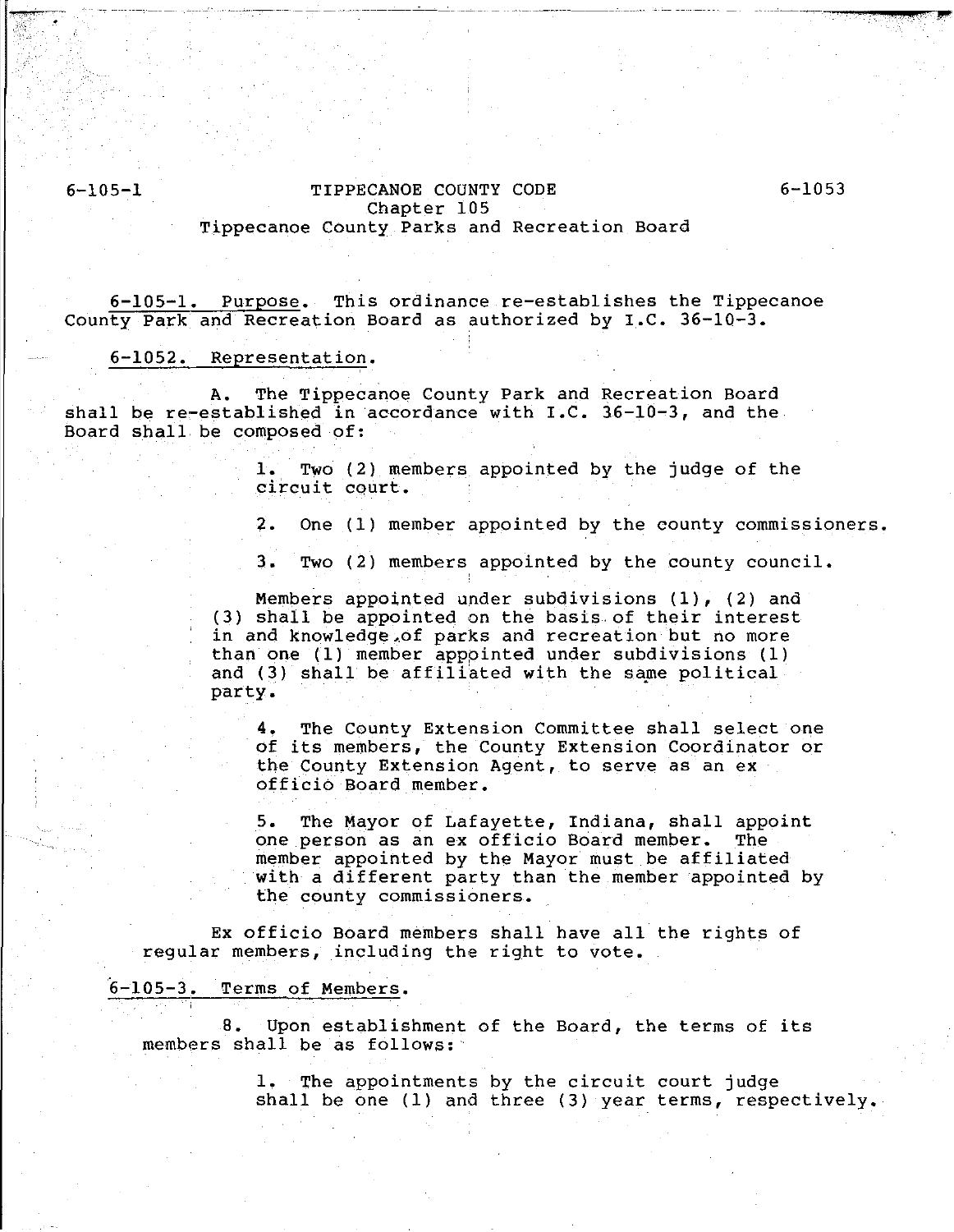## 6-105-3. TIPPECANOE COUNTY CODE 6-105-7

2. The appointment by the county commissioners shall be for a two (2) year term.

3. The appointments by the council shall be for two (2) and four (4) year terms respectively.

4. The appointment by the mayor shall be coterminous with the Mayor's term of office.

As a term expires, each new appointment shall be for a four (4) year term. All terms shall expire on the first Monday in January, but a member shall continue in office until his or her successor is appointed. The appointing authorities shall make initial appointments within ninety (90) days after the creation of the department. If an appointment for any new term is not made by the first Monday in April, the incumbent shall serve another term. If a vacancy on the board occurs, the appointing authority shall appoint a person to serve for the remainder of the unexpired term.

### 6-105~4. Officers.

At its first regular meeting in each year, the Board shall elect a president and a vice-president. The vice-president shall have authority.to act as the president of the Board during the absence or disability of the president. The Board may select a secretary either from within or without its own membership.

#### $6-105-5$  Powers.

The Board shall have the power to perform all acts necessary to acquire any develop sites and facilities and to conduct such programs as are generally understood to be park and recreation functions. In addition, the Board shall have all the powers and duties listed in and shall be subject to all provisions of  $I.C.$ 36-10-3.

#### $6-105-6$  Budget.

The Board shall prepare and submit an annual budget in the same manner as other departments of government as prescribed by the State Board of Accounts. The Board may accept gifts, donations and subsidies for park and recreation purposes.

#### 6-105-7 Repealer.

All other ordinances, resolution or parts thereof in conflict with the provisions and intent of this ordinance are hereby repealed.

·--1"'